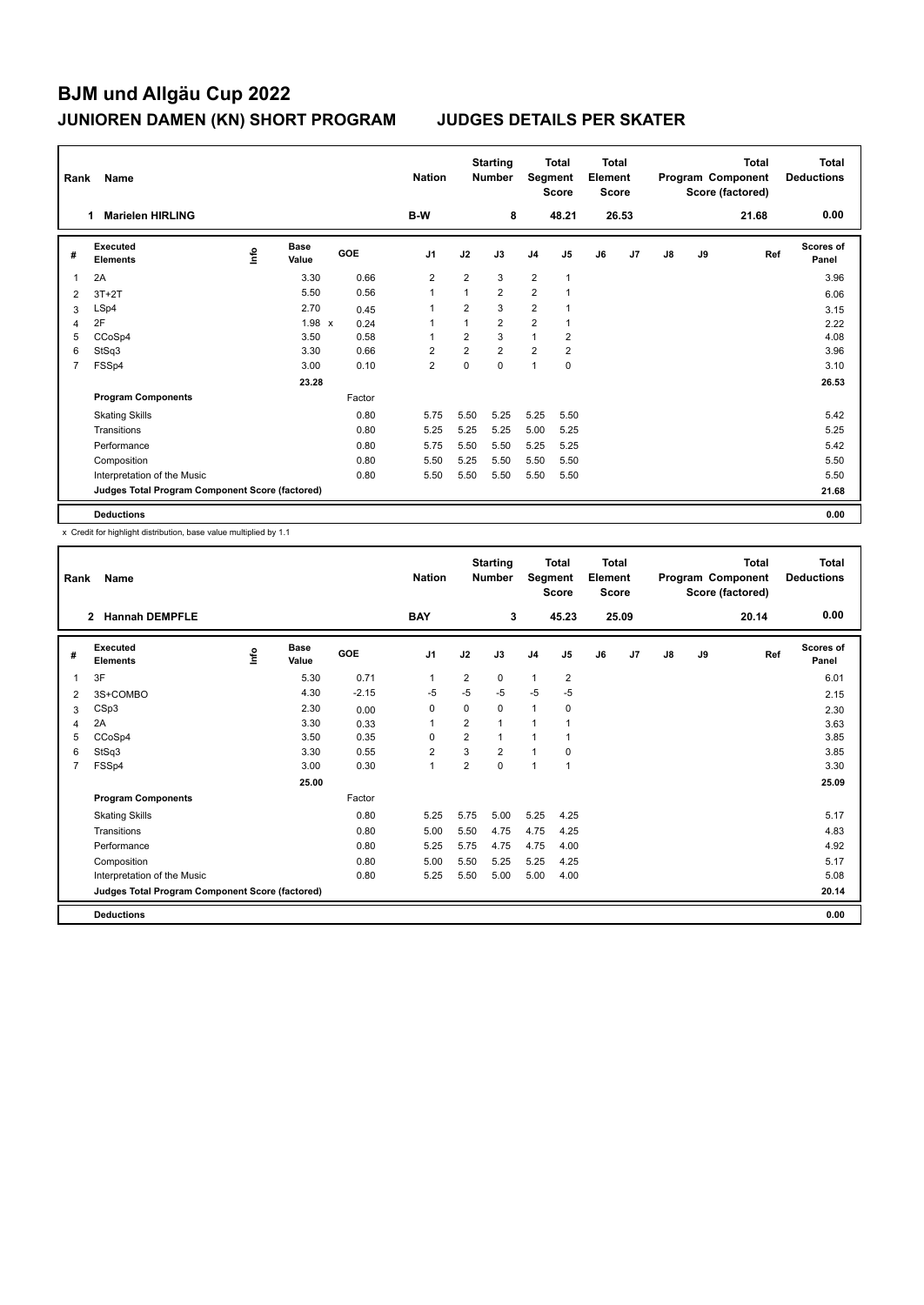| Rank | Name                                            |    |                      |            |         | <b>Nation</b>  |                | <b>Starting</b><br><b>Number</b> | Segment        | <b>Total</b><br><b>Score</b> | <b>Total</b><br>Element<br><b>Score</b> |       |               |    | <b>Total</b><br>Program Component<br>Score (factored) | Total<br><b>Deductions</b> |
|------|-------------------------------------------------|----|----------------------|------------|---------|----------------|----------------|----------------------------------|----------------|------------------------------|-----------------------------------------|-------|---------------|----|-------------------------------------------------------|----------------------------|
|      | <b>Kama SCHELEWSKI</b><br>3                     |    |                      |            |         | <b>NRW</b>     |                | 4                                |                | 44.47                        |                                         | 24.59 |               |    | 19.88                                                 | 0.00                       |
| #    | <b>Executed</b><br><b>Elements</b>              | ۴ů | <b>Base</b><br>Value | <b>GOE</b> |         | J <sub>1</sub> | J2             | J3                               | J <sub>4</sub> | J5                           | J6                                      | J7    | $\mathsf{J}8$ | J9 | Ref                                                   | <b>Scores of</b><br>Panel  |
| 1    | 2A                                              |    | 3.30                 |            | 0.44    | $\mathbf{1}$   | $\overline{2}$ | $\mathbf{1}$                     | 1              | $\overline{2}$               |                                         |       |               |    |                                                       | 3.74                       |
| 2    | $3T+2T$                                         |    | 5.50                 |            | $-0.42$ | $-2$           | $-1$           | $-1$                             | $\mathbf 0$    | $-1$                         |                                         |       |               |    |                                                       | 5.08                       |
| 3    | CCoSp4                                          |    | 3.50                 |            | 0.70    | $\overline{2}$ | 2              | 3                                | 2              | 2                            |                                         |       |               |    |                                                       | 4.20                       |
| 4    | 2F                                              |    | $1.98 \times$        |            | 0.12    | 1              | 1              | $\mathbf{1}$                     | 0              | 0                            |                                         |       |               |    |                                                       | 2.10                       |
| 5    | FSSp4                                           |    | 3.00                 |            | 0.20    | 1              | $\overline{2}$ | $\Omega$                         | 1              | $\mathbf 0$                  |                                         |       |               |    |                                                       | 3.20                       |
| 6    | StSq3                                           |    | 3.30                 |            | 0.33    | 1              | $\overline{2}$ | $\mathbf{1}$                     | 1              |                              |                                         |       |               |    |                                                       | 3.63                       |
| 7    | LSp3                                            |    | 2.40                 |            | 0.24    | $\overline{1}$ | $\mathbf{1}$   | 1                                | 1              | $\mathbf{1}$                 |                                         |       |               |    |                                                       | 2.64                       |
|      |                                                 |    | 22.98                |            |         |                |                |                                  |                |                              |                                         |       |               |    |                                                       | 24.59                      |
|      | <b>Program Components</b>                       |    |                      |            | Factor  |                |                |                                  |                |                              |                                         |       |               |    |                                                       |                            |
|      | <b>Skating Skills</b>                           |    |                      |            | 0.80    | 5.00           | 5.50           | 5.25                             | 4.75           | 4.75                         |                                         |       |               |    |                                                       | 5.00                       |
|      | Transitions                                     |    |                      |            | 0.80    | 4.75           | 5.25           | 5.00                             | 5.00           | 4.75                         |                                         |       |               |    |                                                       | 4.92                       |
|      | Performance                                     |    |                      |            | 0.80    | 5.00           | 5.50           | 5.25                             | 4.75           | 4.50                         |                                         |       |               |    |                                                       | 5.00                       |
|      | Composition                                     |    |                      |            | 0.80    | 4.75           | 5.25           | 5.50                             | 5.00           | 4.75                         |                                         |       |               |    |                                                       | 5.00                       |
|      | Interpretation of the Music                     |    |                      |            | 0.80    | 4.75           | 5.25           | 5.25                             | 4.75           | 4.75                         |                                         |       |               |    |                                                       | 4.92                       |
|      | Judges Total Program Component Score (factored) |    |                      |            |         |                |                |                                  |                |                              |                                         |       |               |    |                                                       | 19.88                      |
|      | <b>Deductions</b>                               |    |                      |            |         |                |                |                                  |                |                              |                                         |       |               |    |                                                       | 0.00                       |

x Credit for highlight distribution, base value multiplied by 1.1

| Rank           | Name                                            |      |                      |            | <b>Nation</b>  |                | <b>Starting</b><br><b>Number</b> | Segment        | <b>Total</b><br><b>Score</b> | <b>Total</b><br>Element<br><b>Score</b> |                |               |    | <b>Total</b><br>Program Component<br>Score (factored) | <b>Total</b><br><b>Deductions</b> |
|----------------|-------------------------------------------------|------|----------------------|------------|----------------|----------------|----------------------------------|----------------|------------------------------|-----------------------------------------|----------------|---------------|----|-------------------------------------------------------|-----------------------------------|
|                | 4 Anastasia STEBLYANKA                          |      |                      |            | <b>B-W</b>     |                | 7                                |                | 43.64                        |                                         | 24.40          |               |    | 20.24                                                 | $-1.00$                           |
| #              | Executed<br><b>Elements</b>                     | ١nf٥ | <b>Base</b><br>Value | <b>GOE</b> | J <sub>1</sub> | J2             | J3                               | J <sub>4</sub> | J <sub>5</sub>               | J6                                      | J <sub>7</sub> | $\mathsf{J}8$ | J9 | Ref                                                   | <b>Scores of</b><br>Panel         |
| 1              | $3T+2T$                                         |      | 5.50                 | 0.42       | $\mathbf{1}$   | 1              | 1                                | $\mathbf{1}$   | 1                            |                                         |                |               |    |                                                       | 5.92                              |
| 2              | 2A                                              |      | 3.30                 | 0.00       | $\mathbf 0$    | 1              | $\Omega$                         | $\mathbf 0$    | 0                            |                                         |                |               |    |                                                       | 3.30                              |
| 3              | CCoSp3                                          |      | 3.00                 | 0.30       | $\mathbf{1}$   | 2              | 1                                | $\mathbf 0$    | 1                            |                                         |                |               |    |                                                       | 3.30                              |
| $\overline{4}$ | 2F!                                             |      | 1.98 x               | $-0.18$    | $-1$           | $-1$           | $-1$                             | $-1$           | $-1$                         |                                         |                |               |    |                                                       | 1.80                              |
| 5              | FSSp4                                           |      | 3.00                 | 0.10       | $\Omega$       | 1              | 1                                | 0              | $\Omega$                     |                                         |                |               |    |                                                       | 3.10                              |
| 6              | StSq3                                           |      | 3.30                 | 0.44       | $\mathbf{1}$   | 2              | 1                                | $\mathbf{1}$   | $\overline{2}$               |                                         |                |               |    |                                                       | 3.74                              |
| 7              | LSp4                                            |      | 2.70                 | 0.54       | $\mathbf{1}$   | $\overline{2}$ | $\overline{2}$                   | $\overline{2}$ | $\overline{2}$               |                                         |                |               |    |                                                       | 3.24                              |
|                |                                                 |      | 22.78                |            |                |                |                                  |                |                              |                                         |                |               |    |                                                       | 24.40                             |
|                | <b>Program Components</b>                       |      |                      | Factor     |                |                |                                  |                |                              |                                         |                |               |    |                                                       |                                   |
|                | <b>Skating Skills</b>                           |      |                      | 0.80       | 5.25           | 5.50           | 4.75                             | 5.00           | 5.00                         |                                         |                |               |    |                                                       | 5.08                              |
|                | Transitions                                     |      |                      | 0.80       | 5.00           | 5.25           | 4.50                             | 4.75           | 4.75                         |                                         |                |               |    |                                                       | 4.83                              |
|                | Performance                                     |      |                      | 0.80       | 5.00           | 5.50           | 5.00                             | 5.00           | 5.25                         |                                         |                |               |    |                                                       | 5.08                              |
|                | Composition                                     |      |                      | 0.80       | 5.00           | 5.25           | 4.75                             | 5.25           | 5.00                         |                                         |                |               |    |                                                       | 5.08                              |
|                | Interpretation of the Music                     |      |                      | 0.80       | 5.25           | 5.25           | 4.75                             | 5.25           | 5.25                         |                                         |                |               |    |                                                       | 5.25                              |
|                | Judges Total Program Component Score (factored) |      |                      |            |                |                |                                  |                |                              |                                         |                |               |    |                                                       | 20.24                             |
|                | <b>Deductions</b>                               |      | Time violation:      | $-1.00$    |                |                |                                  |                |                              |                                         |                |               |    |                                                       | $-1.00$                           |

x Credit for highlight distribution, base value multiplied by 1.1 ! Not clear edge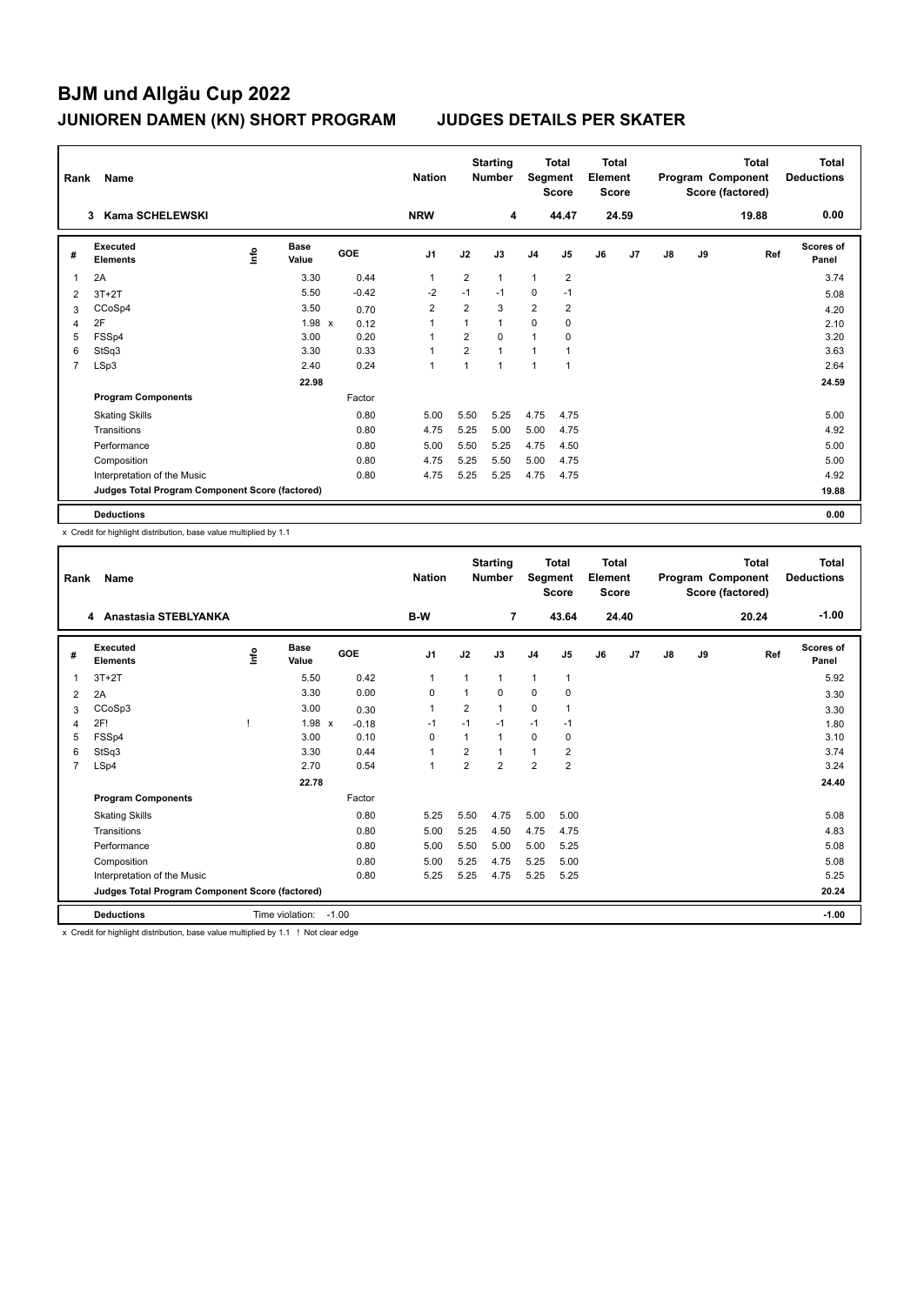| Rank           | Name                                            |    |                      |            | <b>Nation</b>  |                | <b>Starting</b><br><b>Number</b> | Segment        | <b>Total</b><br><b>Score</b> | <b>Total</b><br>Element<br><b>Score</b> |       |    |    | <b>Total</b><br>Program Component<br>Score (factored) | Total<br><b>Deductions</b> |
|----------------|-------------------------------------------------|----|----------------------|------------|----------------|----------------|----------------------------------|----------------|------------------------------|-----------------------------------------|-------|----|----|-------------------------------------------------------|----------------------------|
|                | <b>Anna GREKUL</b><br>5.                        |    |                      |            | <b>BAY</b>     |                | 6                                |                | 40.54                        |                                         | 21.36 |    |    | 21.18                                                 | $-2.00$                    |
| #              | Executed<br><b>Elements</b>                     | ۴ů | <b>Base</b><br>Value | <b>GOE</b> | J <sub>1</sub> | J2             | J3                               | J <sub>4</sub> | J5                           | J6                                      | J7    | J8 | J9 | Ref                                                   | <b>Scores of</b><br>Panel  |
| 1              | 2A                                              |    | 3.30                 | 0.55       | $\overline{2}$ | $\mathbf{1}$   | $\overline{2}$                   | $\mathbf{1}$   | $\overline{2}$               |                                         |       |    |    |                                                       | 3.85                       |
| $\overline{2}$ | 3F<<                                            | << | 1.80                 | $-0.90$    | $-5$           | $-5$           | $-5$                             | $-5$           | $-5$                         |                                         |       |    |    |                                                       | 0.90                       |
| 3              | CSp2                                            |    | 1.80                 | 0.36       | 2              | $\overline{2}$ | $\overline{2}$                   | $\overline{2}$ |                              |                                         |       |    |    |                                                       | 2.16                       |
| 4              | $3S+2T$                                         |    | $6.16 \times$        | 0.43       | 1              | $\Omega$       | $\overline{2}$                   | $\mathbf{1}$   |                              |                                         |       |    |    |                                                       | 6.59                       |
| 5              | FSSp1                                           |    | 2.00                 | 0.07       | $\overline{1}$ | $\mathbf{1}$   | $-3$                             | $\Omega$       | 0                            |                                         |       |    |    |                                                       | 2.07                       |
| 6              | StSq2                                           |    | 2.60                 | 0.52       | $\overline{2}$ | $\overline{2}$ | $\overline{2}$                   | $\mathbf 0$    | $\overline{2}$               |                                         |       |    |    |                                                       | 3.12                       |
| 7              | CCoSp2                                          |    | 2.50                 | 0.17       | $\overline{2}$ | $\overline{2}$ | $\overline{1}$                   | $-1$           | $-1$                         |                                         |       |    |    |                                                       | 2.67                       |
|                |                                                 |    | 20.16                |            |                |                |                                  |                |                              |                                         |       |    |    |                                                       | 21.36                      |
|                | <b>Program Components</b>                       |    |                      | Factor     |                |                |                                  |                |                              |                                         |       |    |    |                                                       |                            |
|                | <b>Skating Skills</b>                           |    |                      | 0.80       | 5.75           | 5.50           | 5.50                             | 4.50           | 5.50                         |                                         |       |    |    |                                                       | 5.50                       |
|                | Transitions                                     |    |                      | 0.80       | 5.25           | 5.25           | 5.00                             | 4.50           | 5.00                         |                                         |       |    |    |                                                       | 5.08                       |
|                | Performance                                     |    |                      | 0.80       | 5.50           | 5.50           | 5.50                             | 4.75           | 5.00                         |                                         |       |    |    |                                                       | 5.33                       |
|                | Composition                                     |    |                      | 0.80       | 5.50           | 5.25           | 5.50                             | 4.75           | 5.25                         |                                         |       |    |    |                                                       | 5.33                       |
|                | Interpretation of the Music                     |    |                      | 0.80       | 5.25           | 5.25           | 5.50                             | 4.75           | 5.25                         |                                         |       |    |    |                                                       | 5.25                       |
|                | Judges Total Program Component Score (factored) |    |                      |            |                |                |                                  |                |                              |                                         |       |    |    |                                                       | 21.18                      |
|                | <b>Deductions</b>                               |    | Time violation:      | $-1.00$    |                |                |                                  | Falls:         | $-1.00$                      |                                         |       |    |    |                                                       | $-2.00$                    |

<< Downgraded jump x Credit for highlight distribution, base value multiplied by 1.1

| Rank           | Name                                            |         |                      |         | <b>Nation</b>  |          | <b>Starting</b><br><b>Number</b> | Segment        | <b>Total</b><br><b>Score</b> | <b>Total</b><br>Element<br><b>Score</b> |       |    |    | <b>Total</b><br>Program Component<br>Score (factored) | <b>Total</b><br><b>Deductions</b> |
|----------------|-------------------------------------------------|---------|----------------------|---------|----------------|----------|----------------------------------|----------------|------------------------------|-----------------------------------------|-------|----|----|-------------------------------------------------------|-----------------------------------|
|                | <b>Fiona WIENS</b><br>6                         |         |                      |         | R-P            |          | 9                                |                | 39.59                        |                                         | 21.19 |    |    | 18.40                                                 | 0.00                              |
| #              | Executed<br><b>Elements</b>                     | ١nto    | <b>Base</b><br>Value | GOE     | J <sub>1</sub> | J2       | J3                               | J <sub>4</sub> | J5                           | J6                                      | J7    | J8 | J9 | Ref                                                   | <b>Scores of</b><br>Panel         |
| 1              | $3S<+2T$                                        | $\prec$ | 4.74                 | $-0.69$ | $-2$           | $-2$     | $-3$                             | $-2$           | $-2$                         |                                         |       |    |    |                                                       | 4.05                              |
| 2              | 2A                                              |         | 3.30                 | 0.11    | 0              | 1        | 1                                | 0              | 0                            |                                         |       |    |    |                                                       | 3.41                              |
| 3              | FSSp4                                           |         | 3.00                 | 0.00    | 0              | 0        | 0                                | $-1$           | 0                            |                                         |       |    |    |                                                       | 3.00                              |
| 4              | 2F                                              |         | $1.98 \times$        | 0.18    | $\mathbf{1}$   |          | 1                                | $\overline{1}$ | 0                            |                                         |       |    |    |                                                       | 2.16                              |
| 5              | CCoSp4                                          |         | 3.50                 | 0.23    | 0              |          | 1                                | 0              |                              |                                         |       |    |    |                                                       | 3.73                              |
| 6              | StSq2                                           |         | 2.60                 | 0.00    | $\mathbf 0$    | 1        | 0                                | $\mathbf 0$    | 0                            |                                         |       |    |    |                                                       | 2.60                              |
| $\overline{7}$ | LSp3                                            |         | 2.40                 | $-0.16$ | $-1$           | $\Omega$ | $-1$                             | 0              | $-1$                         |                                         |       |    |    |                                                       | 2.24                              |
|                |                                                 |         | 21.52                |         |                |          |                                  |                |                              |                                         |       |    |    |                                                       | 21.19                             |
|                | <b>Program Components</b>                       |         |                      | Factor  |                |          |                                  |                |                              |                                         |       |    |    |                                                       |                                   |
|                | <b>Skating Skills</b>                           |         |                      | 0.80    | 4.75           | 5.00     | 4.50                             | 4.75           | 4.75                         |                                         |       |    |    |                                                       | 4.75                              |
|                | Transitions                                     |         |                      | 0.80    | 4.50           | 4.75     | 4.25                             | 4.50           | 4.50                         |                                         |       |    |    |                                                       | 4.50                              |
|                | Performance                                     |         |                      | 0.80    | 4.50           | 5.00     | 4.50                             | 4.50           | 4.50                         |                                         |       |    |    |                                                       | 4.50                              |
|                | Composition                                     |         |                      | 0.80    | 4.50           | 4.75     | 4.50                             | 5.00           | 4.75                         |                                         |       |    |    |                                                       | 4.67                              |
|                | Interpretation of the Music                     |         |                      | 0.80    | 4.50           | 4.75     | 4.25                             | 4.75           | 4.50                         |                                         |       |    |    |                                                       | 4.58                              |
|                | Judges Total Program Component Score (factored) |         |                      |         |                |          |                                  |                |                              |                                         |       |    |    |                                                       | 18.40                             |
|                | <b>Deductions</b>                               |         |                      |         |                |          |                                  |                |                              |                                         |       |    |    |                                                       | 0.00                              |

< Under-rotated jump x Credit for highlight distribution, base value multiplied by 1.1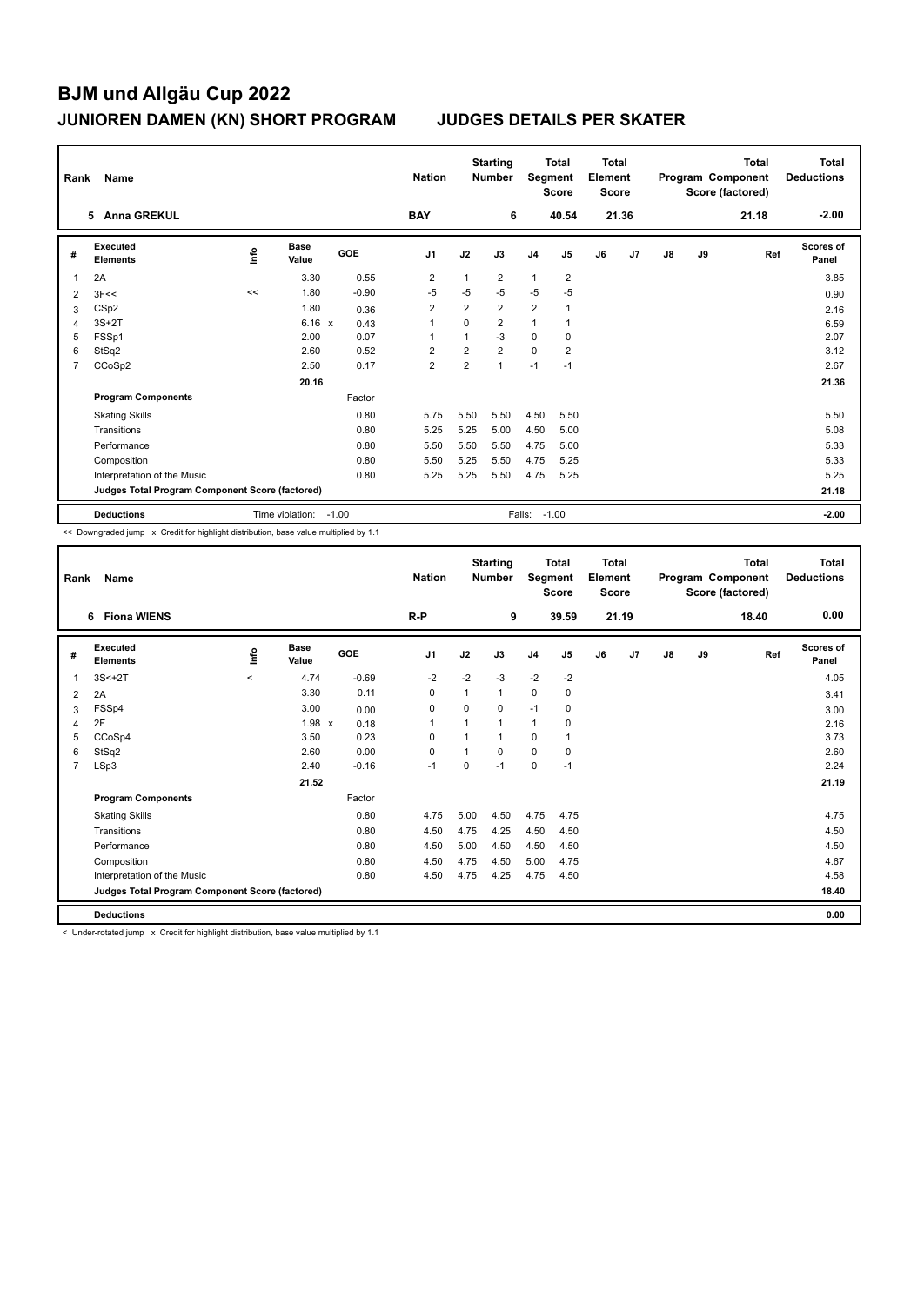| Rank | Name                                            |      |                      |            | <b>Nation</b>  |                | <b>Starting</b><br><b>Number</b> | Segment        | <b>Total</b><br><b>Score</b> | <b>Total</b><br>Element<br><b>Score</b> |                |    |    | <b>Total</b><br>Program Component<br>Score (factored) | <b>Total</b><br><b>Deductions</b> |
|------|-------------------------------------------------|------|----------------------|------------|----------------|----------------|----------------------------------|----------------|------------------------------|-----------------------------------------|----------------|----|----|-------------------------------------------------------|-----------------------------------|
|      | <b>Charang JUN</b><br>$\overline{7}$            |      |                      |            | <b>BAY</b>     |                | $\mathbf{2}$                     |                | 39.13                        |                                         | 20.89          |    |    | 18.24                                                 | 0.00                              |
| #    | Executed<br><b>Elements</b>                     | lnfo | <b>Base</b><br>Value | <b>GOE</b> | J <sub>1</sub> | J2             | J3                               | J <sub>4</sub> | J5                           | J6                                      | J <sub>7</sub> | J8 | J9 | Ref                                                   | Scores of<br>Panel                |
| 1    | 2A                                              |      | 3.30                 | $-0.66$    | $-2$           | $-3$           | $-2$                             | $-1$           | $-2$                         |                                         |                |    |    |                                                       | 2.64                              |
| 2    | 2F                                              |      | 1.80                 | $-0.36$    | $-2$           | $-3$           | $-2$                             | $-2$           | $-2$                         |                                         |                |    |    |                                                       | 1.44                              |
| 3    | CCoSp4                                          |      | 3.50                 | 0.70       | $\overline{2}$ | $\overline{2}$ | $\mathbf{1}$                     | 2              | $\overline{2}$               |                                         |                |    |    |                                                       | 4.20                              |
| 4    | $2Lz+2T$                                        |      | 3.40                 | $-0.21$    | $-1$           | $-1$           | $-1$                             | $-2$           | $-1$                         |                                         |                |    |    |                                                       | 3.19                              |
| 5    | StSq3                                           |      | 3.30                 | 0.55       | $\overline{2}$ | $\overline{2}$ | $\mathbf{1}$                     | $\mathbf{1}$   | $\overline{2}$               |                                         |                |    |    |                                                       | 3.85                              |
| 6    | FSSp3                                           |      | 2.60                 | 0.00       | 0              | $\Omega$       | $\Omega$                         | 0              | 0                            |                                         |                |    |    |                                                       | 2.60                              |
| 7    | LSp4                                            |      | 2.70                 | 0.27       | $\overline{1}$ | $\overline{2}$ | $\overline{1}$                   | $\mathbf{1}$   | $\overline{1}$               |                                         |                |    |    |                                                       | 2.97                              |
|      |                                                 |      | 20.60                |            |                |                |                                  |                |                              |                                         |                |    |    |                                                       | 20.89                             |
|      | <b>Program Components</b>                       |      |                      | Factor     |                |                |                                  |                |                              |                                         |                |    |    |                                                       |                                   |
|      | <b>Skating Skills</b>                           |      |                      | 0.80       | 5.00           | 4.50           | 4.25                             | 5.00           | 4.00                         |                                         |                |    |    |                                                       | 4.58                              |
|      | Transitions                                     |      |                      | 0.80       | 4.75           | 4.50           | 4.00                             | 4.75           | 4.25                         |                                         |                |    |    |                                                       | 4.50                              |
|      | Performance                                     |      |                      | 0.80       | 5.00           | 4.75           | 4.00                             | 4.75           | 4.25                         |                                         |                |    |    |                                                       | 4.58                              |
|      | Composition                                     |      |                      | 0.80       | 5.00           | 4.50           | 4.25                             | 5.00           | 4.00                         |                                         |                |    |    |                                                       | 4.58                              |
|      | Interpretation of the Music                     |      |                      | 0.80       | 5.25           | 4.50           | 4.25                             | 5.00           | 4.25                         |                                         |                |    |    |                                                       | 4.58                              |
|      | Judges Total Program Component Score (factored) |      |                      |            |                |                |                                  |                |                              |                                         |                |    |    |                                                       | 18.24                             |
|      | <b>Deductions</b>                               |      |                      |            |                |                |                                  |                |                              |                                         |                |    |    |                                                       | 0.00                              |

| Rank           | Name                                            |                     |                      |         | <b>Nation</b>  |                | <b>Starting</b><br><b>Number</b> |                | <b>Total</b><br>Segment<br><b>Score</b> | Total<br>Element<br><b>Score</b> |       |    |    | <b>Total</b><br>Program Component<br>Score (factored) | Total<br><b>Deductions</b> |
|----------------|-------------------------------------------------|---------------------|----------------------|---------|----------------|----------------|----------------------------------|----------------|-----------------------------------------|----------------------------------|-------|----|----|-------------------------------------------------------|----------------------------|
|                | Zoe TRAFELA<br>8                                |                     |                      |         | <b>BAY</b>     |                | 5                                |                | 37.15                                   |                                  | 19.27 |    |    | 17.88                                                 | 0.00                       |
| #              | Executed<br><b>Elements</b>                     | ۴ů                  | <b>Base</b><br>Value | GOE     | J <sub>1</sub> | J2             | J3                               | J <sub>4</sub> | J <sub>5</sub>                          | J6                               | J7    | J8 | J9 | Ref                                                   | Scores of<br>Panel         |
| 1              | $2Lz + 2Lo$                                     |                     | 3.80                 | 0.00    | 0              | $\Omega$       | $\mathbf{1}$                     | $\mathbf 0$    | $\mathbf 0$                             |                                  |       |    |    |                                                       | 3.80                       |
| 2              | 2A<                                             | $\hat{\phantom{a}}$ | 2.64                 | $-0.88$ | $-3$           | $-3$           | $-3$                             | $-4$           | $-4$                                    |                                  |       |    |    |                                                       | 1.76                       |
| 3              | CCoSp4                                          |                     | 3.50                 | 0.12    | 1              | $\overline{2}$ | $\mathbf 0$                      | $\mathbf 0$    | 0                                       |                                  |       |    |    |                                                       | 3.62                       |
| $\overline{4}$ | StSq2                                           |                     | 2.60                 | 0.17    | 0              | $\mathbf{1}$   | $\mathbf 0$                      | 1              | 1                                       |                                  |       |    |    |                                                       | 2.77                       |
| 5              | FSSp4                                           |                     | 3.00                 | 0.00    | 0              | $\mathbf 0$    | $-1$                             | $\mathbf 0$    | 0                                       |                                  |       |    |    |                                                       | 3.00                       |
| 6              | 2F                                              |                     | $1.98 \times$        | 0.00    | 1              | $\Omega$       | $\Omega$                         | $\mathbf 0$    | $\mathbf 0$                             |                                  |       |    |    |                                                       | 1.98                       |
| $\overline{7}$ | LSp4                                            |                     | 2.70                 | $-0.36$ | 0              | $-2$           | $-1$                             | $-1$           | $-2$                                    |                                  |       |    |    |                                                       | 2.34                       |
|                |                                                 |                     | 20.22                |         |                |                |                                  |                |                                         |                                  |       |    |    |                                                       | 19.27                      |
|                | <b>Program Components</b>                       |                     |                      | Factor  |                |                |                                  |                |                                         |                                  |       |    |    |                                                       |                            |
|                | <b>Skating Skills</b>                           |                     |                      | 0.80    | 4.50           | 4.50           | 4.25                             | 4.50           | 3.75                                    |                                  |       |    |    |                                                       | 4.42                       |
|                | Transitions                                     |                     |                      | 0.80    | 4.25           | 4.50           | 4.00                             | 4.25           | 3.75                                    |                                  |       |    |    |                                                       | 4.17                       |
|                | Performance                                     |                     |                      | 0.80    | 4.75           | 4.75           | 4.75                             | 4.75           | 4.25                                    |                                  |       |    |    |                                                       | 4.75                       |
|                | Composition                                     |                     |                      | 0.80    | 4.50           | 4.50           | 4.50                             | 5.00           | 4.00                                    |                                  |       |    |    |                                                       | 4.50                       |
|                | Interpretation of the Music                     |                     |                      | 0.80    | 4.50           | 4.75           | 4.50                             | 4.50           | 4.25                                    |                                  |       |    |    |                                                       | 4.50                       |
|                | Judges Total Program Component Score (factored) |                     |                      |         |                |                |                                  |                |                                         |                                  |       |    |    |                                                       | 17.88                      |
|                | <b>Deductions</b>                               |                     |                      |         |                |                |                                  |                |                                         |                                  |       |    |    |                                                       | 0.00                       |

< Under-rotated jump x Credit for highlight distribution, base value multiplied by 1.1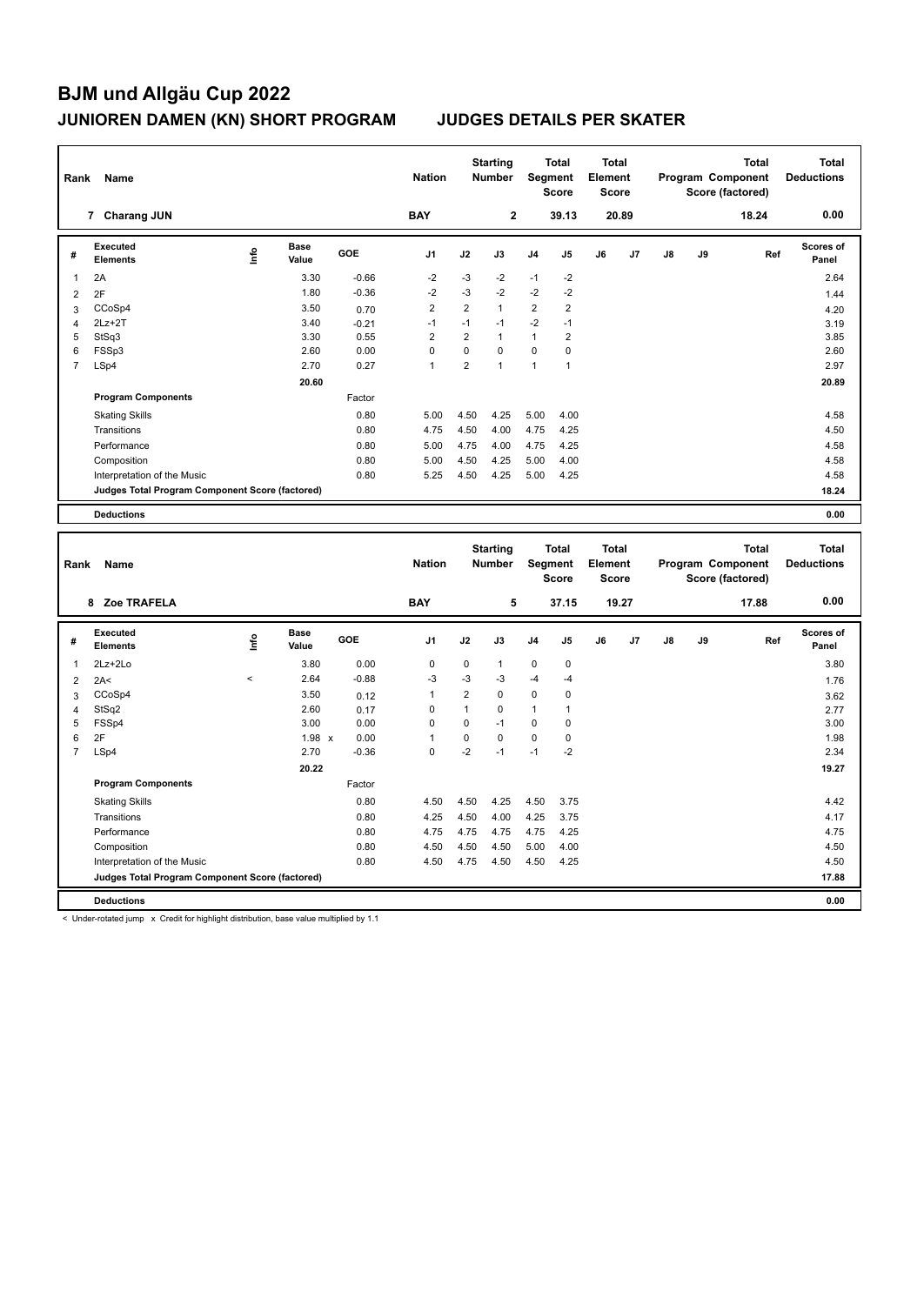| Rank           | Name                                            |         |                      |            | <b>Nation</b>  |                | <b>Starting</b><br><b>Number</b> | Segment        | <b>Total</b><br><b>Score</b> | Total<br>Element<br><b>Score</b> |       |               |    | <b>Total</b><br>Program Component<br>Score (factored) | Total<br><b>Deductions</b> |
|----------------|-------------------------------------------------|---------|----------------------|------------|----------------|----------------|----------------------------------|----------------|------------------------------|----------------------------------|-------|---------------|----|-------------------------------------------------------|----------------------------|
|                | Leah-Sophie BECK<br>9                           |         |                      |            | B-W            |                | 11                               |                | 36.38                        |                                  | 18.04 |               |    | 18.34                                                 | 0.00                       |
| #              | Executed<br><b>Elements</b>                     | ۴ů      | <b>Base</b><br>Value | <b>GOE</b> | J <sub>1</sub> | J2             | J3                               | J <sub>4</sub> | J5                           | J6                               | J7    | $\mathsf{J}8$ | J9 | Ref                                                   | <b>Scores of</b><br>Panel  |
| 1              | $A^*$                                           | $\star$ | 0.00                 | 0.00       |                |                |                                  |                |                              |                                  |       |               |    |                                                       | 0.00                       |
| 2              | 2Lo+2Lo                                         |         | 3.40                 | 0.06       | -1             | $\Omega$       | 1                                | 0              | $\mathbf 0$                  |                                  |       |               |    |                                                       | 3.46                       |
| 3              | FSSp3                                           |         | 2.60                 | 0.17       | 0              | 1              | 1                                | $\mathbf 0$    |                              |                                  |       |               |    |                                                       | 2.77                       |
| 4              | StSq2                                           |         | 2.60                 | 0.26       | 1              | $\overline{2}$ | $\overline{1}$                   | $\mathbf 0$    |                              |                                  |       |               |    |                                                       | 2.86                       |
| 5              | 2F                                              |         | $1.98 \times$        | 0.18       | $\overline{1}$ | $\mathbf{1}$   | $\mathbf{1}$                     | $\mathbf{1}$   |                              |                                  |       |               |    |                                                       | 2.16                       |
| 6              | LSp4                                            |         | 2.70                 | 0.36       | 1              |                | $\overline{2}$                   | $\mathbf{1}$   | $\overline{2}$               |                                  |       |               |    |                                                       | 3.06                       |
| $\overline{7}$ | CCoSp4                                          |         | 3.50                 | 0.23       | $\mathbf 0$    | 1              | 1                                | $\mathbf{1}$   | $\pmb{0}$                    |                                  |       |               |    |                                                       | 3.73                       |
|                |                                                 |         | 16.78                |            |                |                |                                  |                |                              |                                  |       |               |    |                                                       | 18.04                      |
|                | <b>Program Components</b>                       |         |                      | Factor     |                |                |                                  |                |                              |                                  |       |               |    |                                                       |                            |
|                | <b>Skating Skills</b>                           |         |                      | 0.80       | 4.50           | 4.50           | 4.50                             | 4.75           | 4.75                         |                                  |       |               |    |                                                       | 4.58                       |
|                | Transitions                                     |         |                      | 0.80       | 4.25           | 4.25           | 4.50                             | 4.50           | 4.50                         |                                  |       |               |    |                                                       | 4.42                       |
|                | Performance                                     |         |                      | 0.80       | 4.50           | 4.25           | 4.50                             | 4.50           | 5.00                         |                                  |       |               |    |                                                       | 4.50                       |
|                | Composition                                     |         |                      | 0.80       | 4.25           | 4.50           | 4.75                             | 5.00           | 4.75                         |                                  |       |               |    |                                                       | 4.67                       |
|                | Interpretation of the Music                     |         |                      | 0.80       | 4.50           | 4.75           | 4.75                             | 4.75           | 5.00                         |                                  |       |               |    |                                                       | 4.75                       |
|                | Judges Total Program Component Score (factored) |         |                      |            |                |                |                                  |                |                              |                                  |       |               |    |                                                       | 18.34                      |
|                | <b>Deductions</b>                               |         |                      |            |                |                |                                  |                |                              |                                  |       |               |    |                                                       | 0.00                       |

\* Invalid element x Credit for highlight distribution, base value multiplied by 1.1

| Rank           | Name                                            |          |                      |            | <b>Nation</b>  |          | <b>Starting</b><br><b>Number</b> | Segment        | <b>Total</b><br><b>Score</b> | <b>Total</b><br>Element<br><b>Score</b> |       |               |    | <b>Total</b><br>Program Component<br>Score (factored) | <b>Total</b><br><b>Deductions</b> |
|----------------|-------------------------------------------------|----------|----------------------|------------|----------------|----------|----------------------------------|----------------|------------------------------|-----------------------------------------|-------|---------------|----|-------------------------------------------------------|-----------------------------------|
| 10             | Annika GÖRLER                                   |          |                      |            | <b>SAS</b>     |          | 10                               |                | 34.42                        |                                         | 18.34 |               |    | 17.08                                                 | $-1.00$                           |
| #              | Executed<br><b>Elements</b>                     | ١nf٥     | <b>Base</b><br>Value | <b>GOE</b> | J <sub>1</sub> | J2       | J3                               | J <sub>4</sub> | J5                           | J6                                      | J7    | $\mathsf{J}8$ | J9 | Ref                                                   | <b>Scores of</b><br>Panel         |
| 1              | 2A<                                             | $\hat{}$ | 2.64                 | $-1.32$    | $-5$           | $-5$     | $-5$                             | $-5$           | $-5$                         |                                         |       |               |    |                                                       | 1.32                              |
| 2              | $2Lz!+2T$                                       |          | 3.40                 | $-0.28$    | $-2$           | $-1$     | $-2$                             | $-1$           | $-1$                         |                                         |       |               |    |                                                       | 3.12                              |
| 3              | StSq3                                           |          | 3.30                 | 0.00       | 0              |          | 0                                | 0              | 0                            |                                         |       |               |    |                                                       | 3.30                              |
| 4              | CCoSp3                                          |          | 3.00                 | 0.20       | $\Omega$       |          | 1                                | $\mathbf 0$    | 1                            |                                         |       |               |    |                                                       | 3.20                              |
| 5              | 2F                                              |          | 1.98 x               | $-0.06$    | 0              | $-1$     | 0                                | $\mathbf 0$    | $-1$                         |                                         |       |               |    |                                                       | 1.92                              |
| 6              | FSSp4                                           |          | 3.00                 | 0.00       | $\mathbf 0$    | $\Omega$ | $\Omega$                         | $\mathbf 0$    | 0                            |                                         |       |               |    |                                                       | 3.00                              |
| $\overline{7}$ | LSp3                                            |          | 2.40                 | 0.08       | $\mathbf 0$    | 1        | $-1$                             | $\mathbf 0$    | 1                            |                                         |       |               |    |                                                       | 2.48                              |
|                |                                                 |          | 19.72                |            |                |          |                                  |                |                              |                                         |       |               |    |                                                       | 18.34                             |
|                | <b>Program Components</b>                       |          |                      | Factor     |                |          |                                  |                |                              |                                         |       |               |    |                                                       |                                   |
|                | <b>Skating Skills</b>                           |          |                      | 0.80       | 4.50           | 4.50     | 4.25                             | 4.25           | 4.75                         |                                         |       |               |    |                                                       | 4.42                              |
|                | Transitions                                     |          |                      | 0.80       | 4.25           | 4.25     | 4.00                             | 4.00           | 4.25                         |                                         |       |               |    |                                                       | 4.17                              |
|                | Performance                                     |          |                      | 0.80       | 4.25           | 4.50     | 4.25                             | 4.00           | 4.25                         |                                         |       |               |    |                                                       | 4.25                              |
|                | Composition                                     |          |                      | 0.80       | 4.00           | 4.25     | 4.25                             | 4.50           | 4.50                         |                                         |       |               |    |                                                       | 4.33                              |
|                | Interpretation of the Music                     |          |                      | 0.80       | 4.25           | 4.25     | 4.00                             | 4.00           | 4.25                         |                                         |       |               |    |                                                       | 4.17                              |
|                | Judges Total Program Component Score (factored) |          |                      |            |                |          |                                  |                |                              |                                         |       |               |    |                                                       | 17.08                             |
|                | <b>Deductions</b>                               |          | Falls:               | $-1.00$    |                |          |                                  |                |                              |                                         |       |               |    |                                                       | $-1.00$                           |
|                | -                                               |          |                      |            |                |          |                                  |                |                              |                                         |       |               |    |                                                       |                                   |

< Under-rotated jump x Credit for highlight distribution, base value multiplied by 1.1 ! Not clear edge